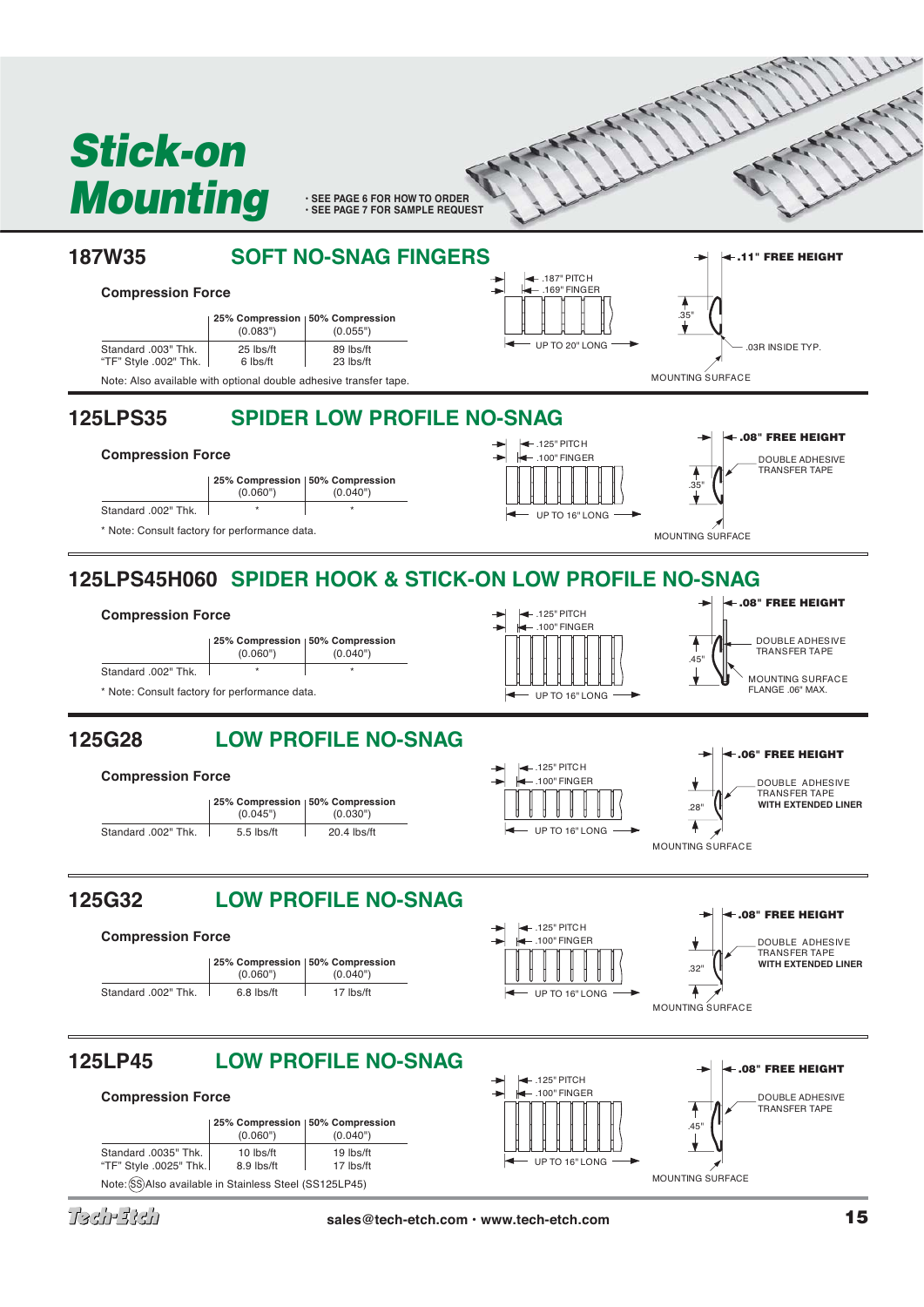





**WITH EXTENDED LINER**

 $\overline{\mathbf{v}}$ 

MOUNTING SURFACE

**16 sales@tech-etch.com • www.tech-etch.com**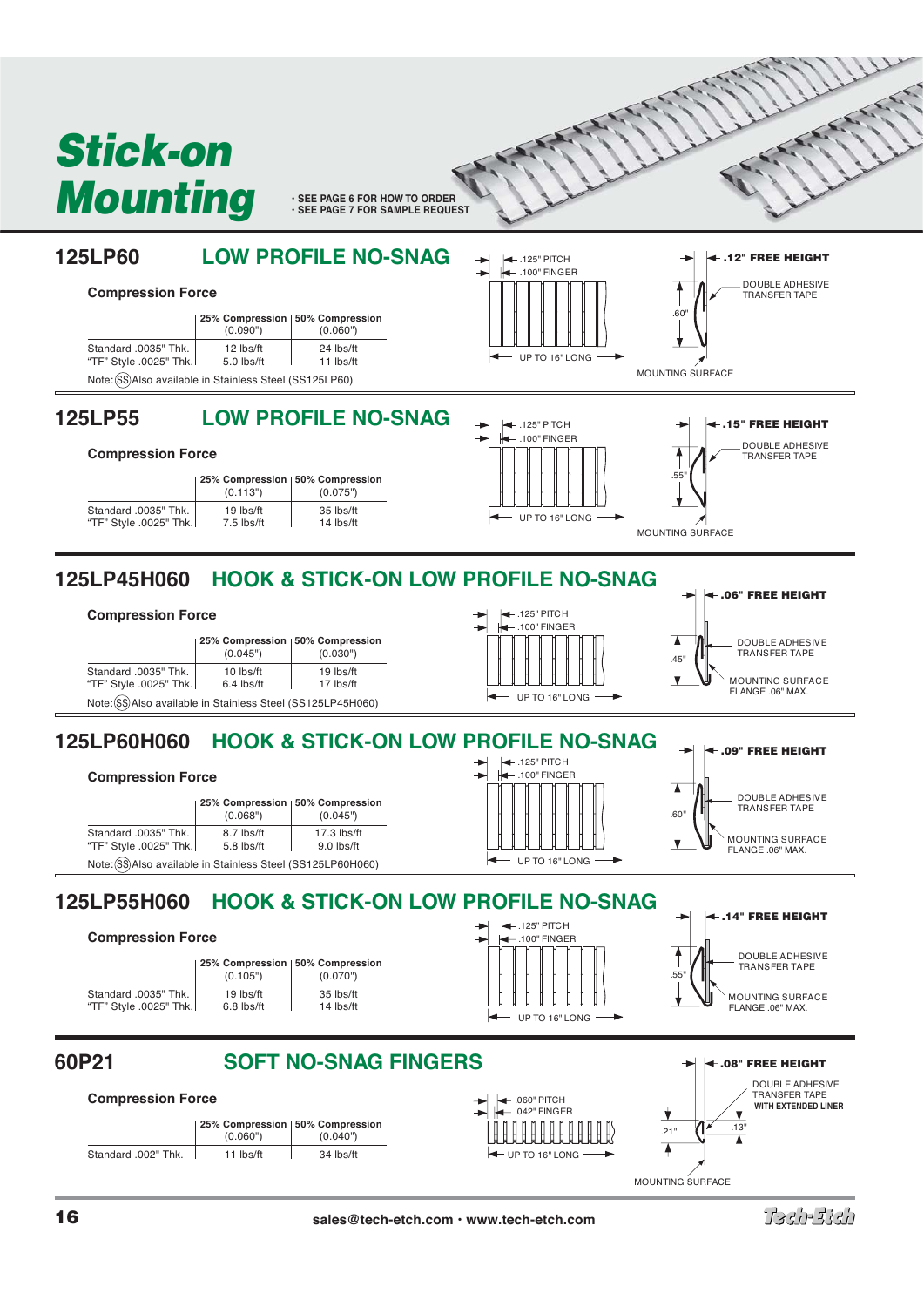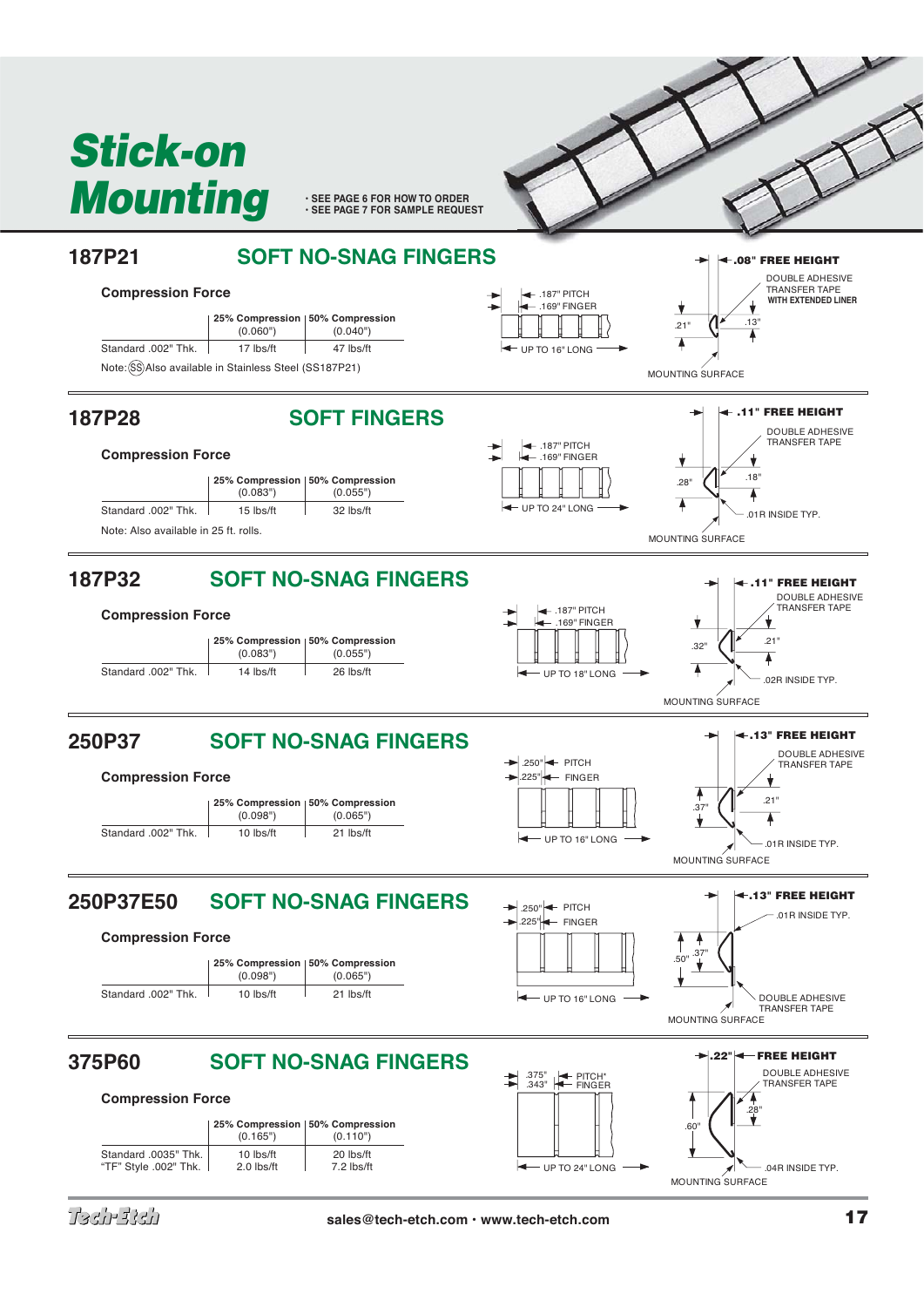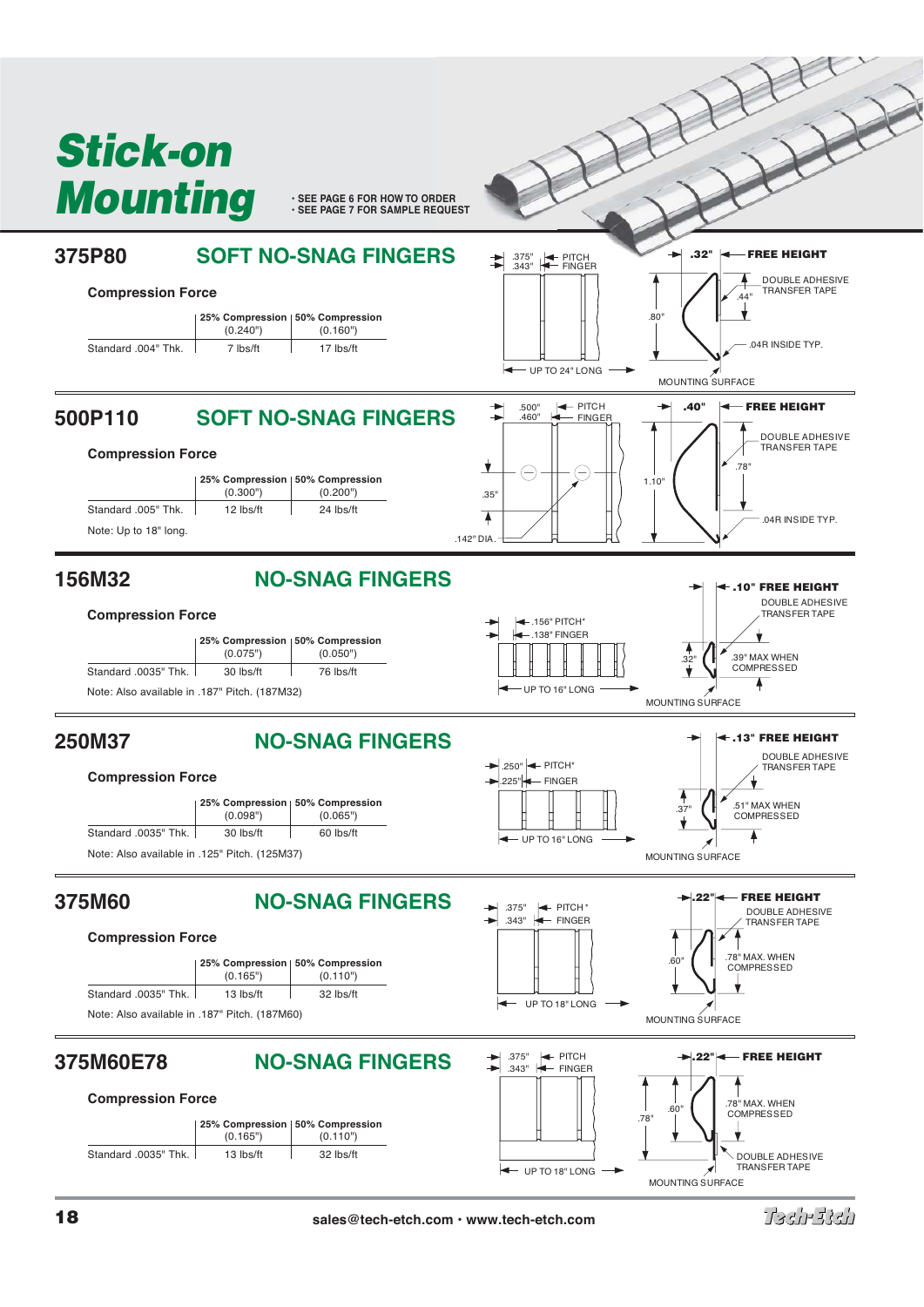